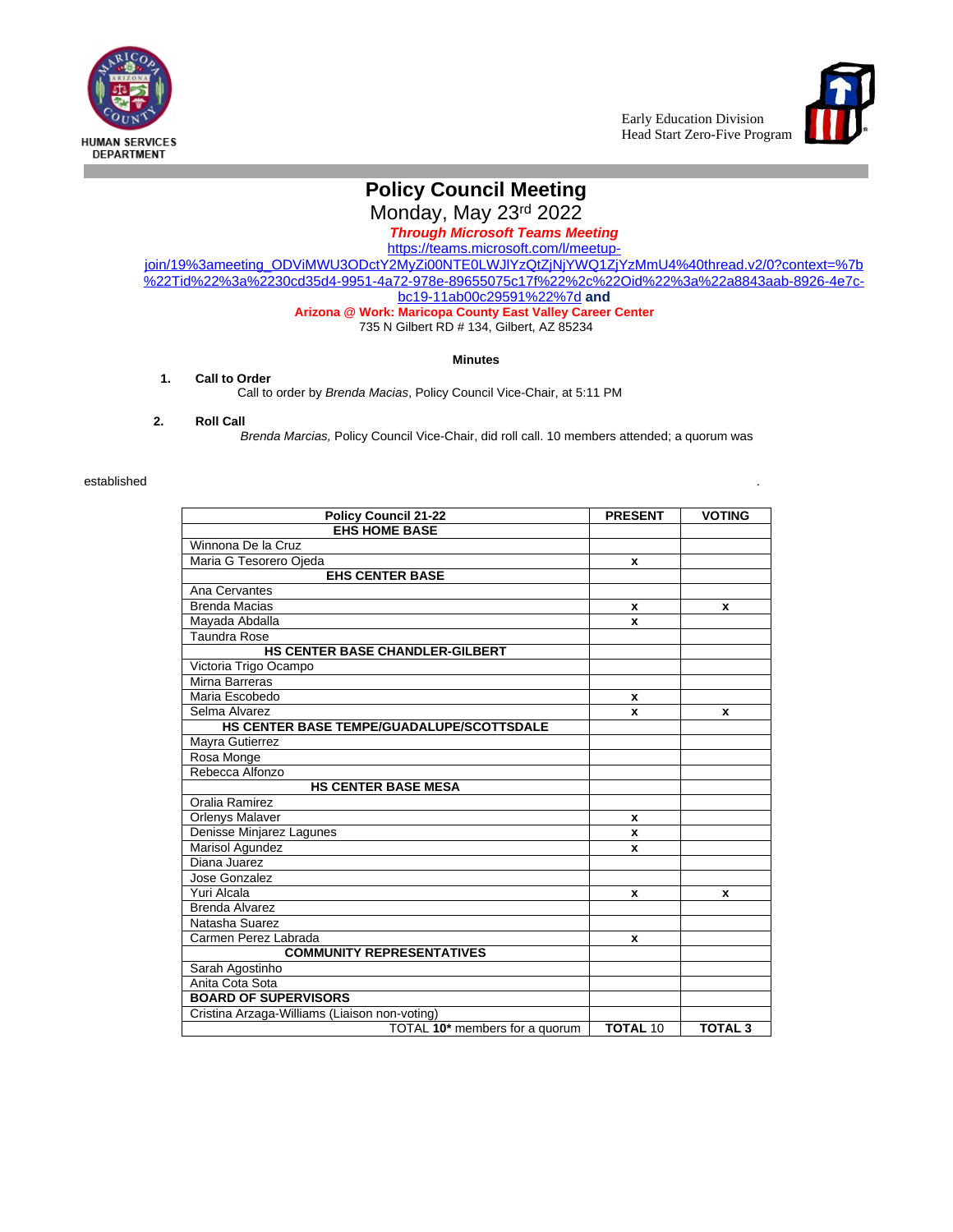# **Policy Council Meeting Minutes Monday, May 22nd , 2022**

| Attendee            | Role                        | Attendee                | Role                                        |  |
|---------------------|-----------------------------|-------------------------|---------------------------------------------|--|
| Doug Alf            | <b>Grant Accountant</b>     | Esperanza Eves          | <b>Family Support Specialist</b>            |  |
| Fabiola Romero      | Administrative Assistant    | Maria Mancinas          | Program Assurance Coach                     |  |
| Linda Roldan        | <b>ERSEA Assistant</b>      | <b>Ethel Cunningham</b> | <b>Family Support Specialist</b>            |  |
| Chris DeBois        | <b>HS Nurse</b>             | Sylvia Peña             | <b>Family Support Specialist</b>            |  |
| Ally Peterson       | <b>HS Teacher</b>           | Terri Lee               | <b>Family Support Specialist</b>            |  |
| Sandra Burris       | <b>HS Teacher Assistant</b> | Eve Del Real            | <b>Assistant Director</b>                   |  |
| Maureen Mason       | Nutritionist                | Jessica Figueroa        | <b>Family Support Specialist Supervisor</b> |  |
| Bianca Hernandez    | <b>HS Teacher</b>           | Sheri Simons            | Program Analyst                             |  |
| Michelle Jarosinski | <b>ERSEA Coordinator</b>    | Nickia Newman           | <b>Education and Content Supervisor</b>     |  |

#### **3. Board of Supervisors Liaison Report,** BOS Monthly Report*:*

 *Please see the report for updates.*

- Last Weds the Board adopted the tentative FY 23 budget, final adoption will be at the end of June. We always allow a month between first and final adoption in case there are any legislative changes that will affect the budget.
- Also County has partnered up w the City of Phoenix and St Vincent de Paul to operate a heat relief center for the Homeless that will house up to 200 people.

#### **4. Head Start Director Report**

COLA Grant No. 09CH012079 was submitted to Head Start Enterprise System.

#### **5. Program Services Report**

#### **ERSEA**

*Please see the attachment for detailed information*

Enrollment and Program Service information has up-to-date reports and is encouraging people to complete walk-in, online or partial applications via telephone. Recent reports demonstrate there are a total of 609 children enrolled in the program. We have 220 for EHS and 395 for HS in total 615 Children. Families who provide SNAP approval letters will be automatically eligible for our services.

#### **Inclusion and Mental Health**

*Please see the Handouts for detailed information*

#### o **Milestone Moments Handout from CDC**

- This Handout is designed to help parents and caregivers recognize the symptoms of heat-related illness and learn about how to treat and prevent occurrence.
- o *Download CDC free milestone tracker app to find fun and easy activities for each age.*
- For more information about your child's development and what to do if you have a concern visit www.cdc.gov/ActEarly or *call (1800-232-4636)*

#### **Health, Nutrition & Safety**

*Please see the Handout for detailed information*

- A program must provide high-quality health, oral health, mental health, and nutrition services.
	- **Parent/ Caregiver Information Handout from Arizona Department of Health Services and CDC** 
		- This Handout is designed to help parents and caregivers recognize the symptoms of heat-related illness and learn about how to treat and prevent occurrence.

# **6. Food Activity**

*Please see the Handout for detailed information* Black Bean and Corn Pitas Recipe Ingredients and directions to prepare meal, also comes with nutrition facts.

#### **7. Approvals**

**OHS COLA and Quality Improvement Funding Guidance**

*Please see the attachment for detailed information*

- COLA Grant No. 09CH012079
	- The Consolidated Appropriations Act 2022, contains an increase of Head-Start funds by approximately \$28 million over the Fiscal Year 2021 level. This includes cost-of-living adjustments (COLA) of \$234 million and a \$52 million Quality Improvement Investment. The COLA supports a 2.28% adjustment above FY 2021 funding levels to increase the pay scales of Head Start and Early Head Start staff, including vacant positions, fringe benefits to offset higher operating costs. Quality Improvement funds are allocated proportionately based on federally funded enrollment levels with additional adjustments given to smaller grant recipients to allow for meaningful investment as permitted by the Act.
	- Approval Brenda Macias did motion to approved. Selma Alvarez did second motion, approved by all members present no opposes

### **Receipt of OHS Equipment** *Please see the attachment for detailed information*

Award No. 09HE000185-01-02